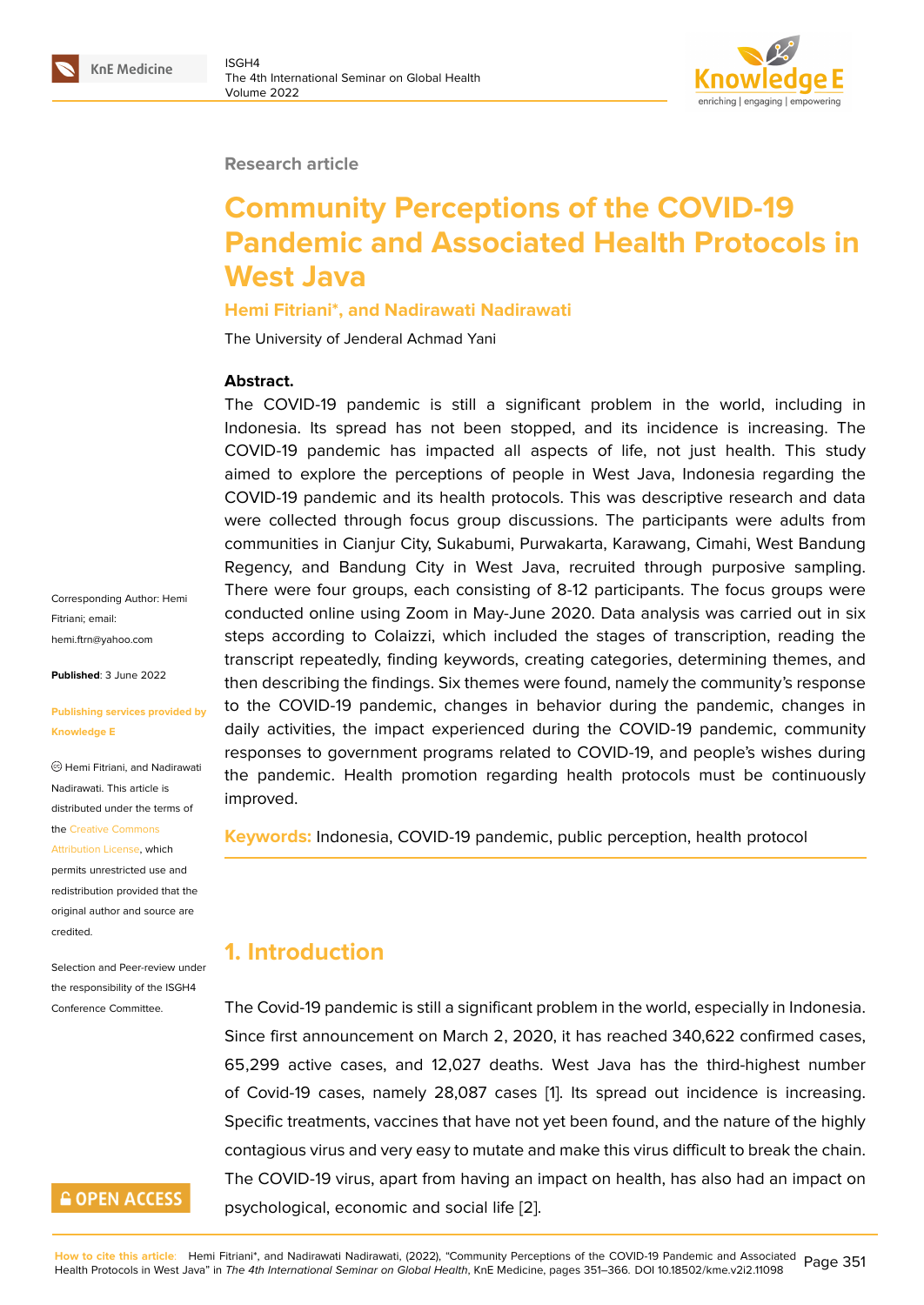The Indonesian government made a strategy of " *New Normal* " conditions to run the wheels of the economy and social life. " *New Normal* " condition is life with a health protocol [3]. With the "new normal" strategy, the pulse of life is starting to rise, people are starting to work and the economy is starting to work. However, on the other hand, it turns out that the number of new cases of covid 19 is increasing [1]. The increase will be v[ery](#page-13-1) significant, especially after religious and cultural moments accompany the moment, such as Eid al-Fitr, Eid al-Adha, and so on. The strong friendship culture in Indonesia allows for crowding situations that are difficult to avoid.

The new normal life accompanied by health protocols, which should ideally be able to suppress the increase in new cases of COVID-19, has not turned out as expected. The inability of the community to adopt a new life with orderly health protocols causes the spread of covid 19 to increase during the "new normal" period [4]. The observations made in several cities in West Java including Cianjur, Sukabumi, Purwakarta, Cimahi, West Bandung indicate that not all people can comply with health protocols, including not wearing masks, using masks not cover their mouths and no[se](#page-13-2). It found a crowd of people as well. This non-compliance is very risky for the continued spread of covid 19. The spread to the comorbid group will increase the number of deaths caused by covid 19 [3]. Because compliance with health protocols is the key to success in breaking the chain of covid 19 in the new normal era, it is crucial to know the reasons that cause people's inability to adopt new behaviors with this health protocol. By knowing the caus[e,](#page-13-1) then the treatment will be appropriate. The right solution to increase public compliance with health protocols needs to be implemented. Giving sanctions for noncompliance with health protocols creates temporary, not permanent compliance; even discomfort arises.

The causes of community non-compliance with health protocols can be identified by conducting direct discussions with the community regarding public perceptions of health protocols. According to M Leininger, the Transcultural Nursing nursing model theory states that a person's behavior is strongly influenced by culture and lifestyle. Success in understanding culture and lifestyle will be able to change behavior and even form new habits that ultimately form a new culture that is adaptive to health. Therefore, it is necessary to multiply public perceptions of health protocols to increase public compliance with the COVID-19 protocol [5]. Previous research stated that most people are worried and afraid of contracting Covid 19, but in reality, many people do not comply with health protocols which are an effort to prevent Covid 19. The background of people's non-compliance with health protoco[ls](#page-13-3) during this pandemic is important to identify from various aspects. Therefore, the efforts to promote health protocol discipline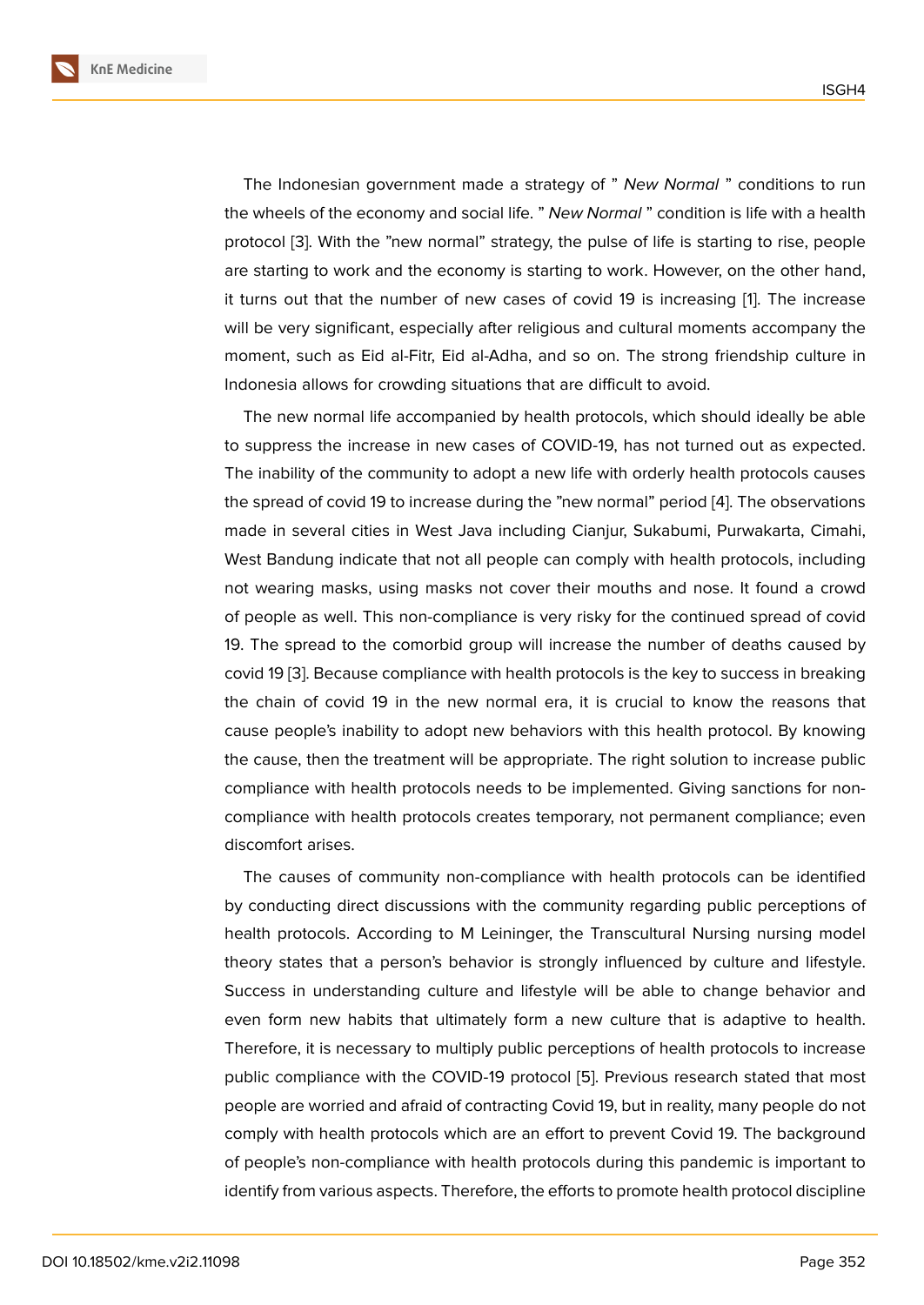

can be carried out effectively. This research is very important because it will identify the background of the lack of community compliance in carrying out health protocols.

The purpose of this study was to explore public perceptions of the Covid 19 pandemic and its health protocols in several cities in West Java Indonesia.

## **2. Methods**

#### **2.1. Research Design**

This Qualitative study uses an FGD (Focus Group Discussion) approach because with this method; researchers can directly explore perceptions, analyze and explain public perceptions as a description of public opinion on the Covid 19 pandemic and its health protocol. Therefore, researchers can explore public perceptions by descriptive.The health research ethics committee of STIKES general Achmad Yani has given ethical approval to this research with No. 21/KEPK/V/2020

#### **2.2. Population, Participants and Time**

The population studied was adults who had voluntarily expressed their willingness to be involved in FGDs. They were domiciled in Cianjur City, Sukabumi City, Purwakarta City, Karawang City Cimahi City, West Bandung Regency, and Bandung City in West Java Province, Indonesia. Participants were taken from the population using *the purposive sampling technique*. Inclusion criteria include adults aged 21-55 years who are in their productive period. The researchers divided the participants into 4 FGD groups with 8-12 participants each in this study. Data collection was caried out in May-June 2020 melalui zoom meeting. Data was collected by FGD using an interview guide consisting of one opening question and three main questions.

#### **2.3. Data Analysis**

#### **2.3.1. Data processing**

Data processing is used to document data from interviews and field notes ( *field notes* ). Documentation took by playing the recording; it is then written and combined with field notes and then printed out into a transcript. The transcript checked for accuracy by listening to the interview again while reading the transcript over and over again. The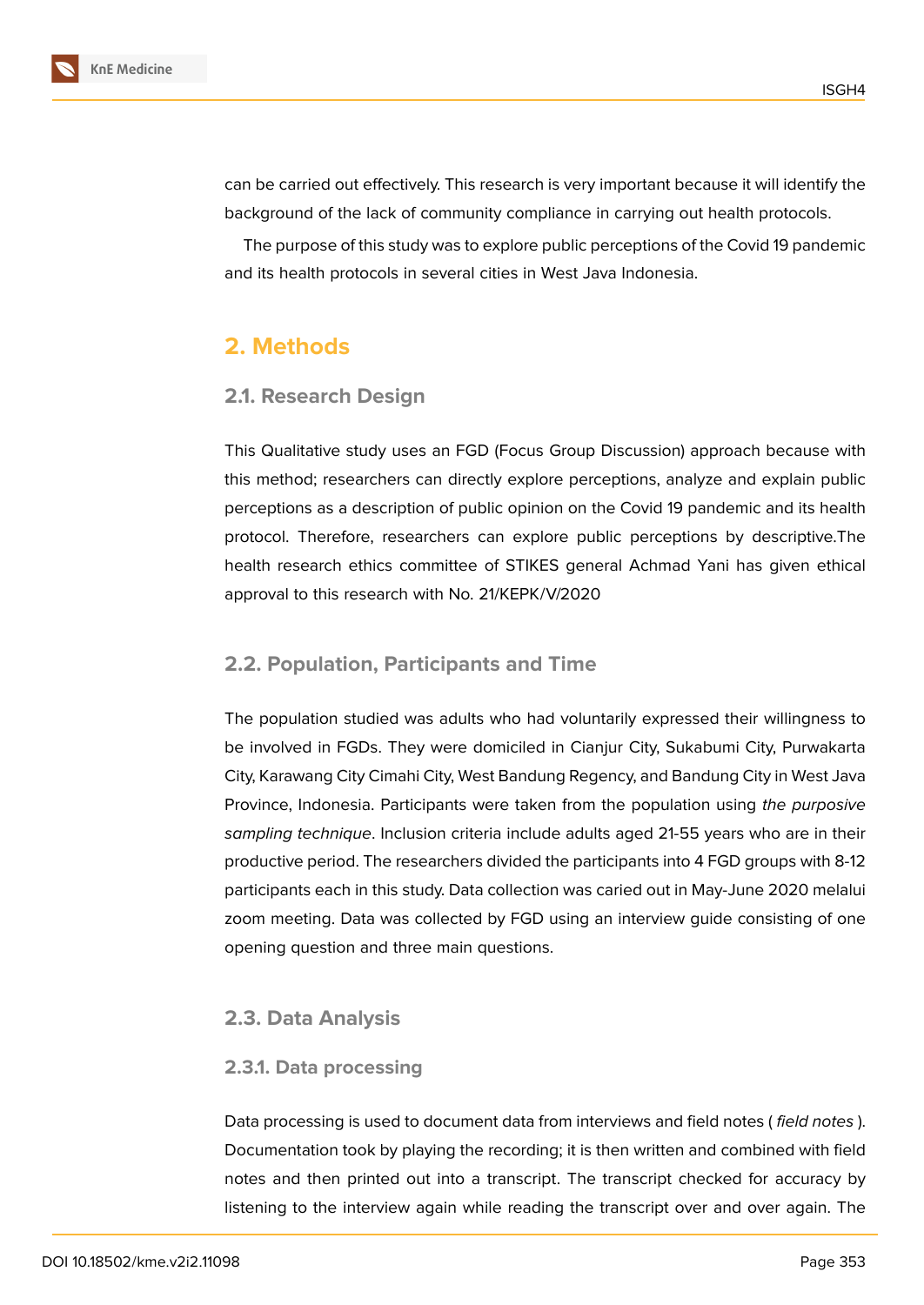data is organized, stored, and backed up on computers and *flash disks* (data storage devices) to avoid data loss.

The researcher organizes the data by repeatedly reading the existing data. The researcher can find data following the research and discard data that is not by the research objectives. The process is carried out by underlining keywords related to the research for each participant. The keywords were then coded, to make it easier for researchers to analyze the data because this code differentiated the keywords from one participant from another. This code is done by underlining the transcript for keywords and then numbering 1, 2, 3, and others under the underlined keywords. While the code for the participant K1 for the first group, K2 for the second participant, and others.

#### **2.3.2. Process data analysis**

The next stage after the data is collected data analysis with six steps according to Colaizzi. The data analysis activity was started by listening to the participants' verbal descriptions and reading over and over the results of the verbatim transcripts or written responses. In this study, the researcher analyzed the data in the following stages: (1) Making transcripts and identifying significant statements (2) Reading transcripts repeatedly (3) Categorizing statements (4) Determining the categories of statements into meaningful and related statements. and make it a theme (5) Group similar themes and then compare them with the original description contained in the transcript (6) **Description** 

#### **2.3.3. Data validity**

The validity was carried out by using *Credibility, dependability, confirmability, transferability* [6]*.* The researcher carried out the *Credibility* principle by returning interview transcripts to participants to validate the verbatim results made by giving a check (v) if they agreed with their quotes in the transcript. When they hesitate to say that, the researche[r](#page-14-0) listens to the interview recording. In this qualitative study, the researcher tried the principle of *transferability* by describing the themes that identified in the surrounding community who were not part of whether they agreed with the existing themes [7]. Confirmability is carried out simultaneously with the *Dependability* test. Researchers did this by showing all transcripts and field notes, theme categorization tables, and theme analysis tables to supervisors and suggestions for improvement and getting a[pp](#page-14-1)roval about the themes that have been made [8].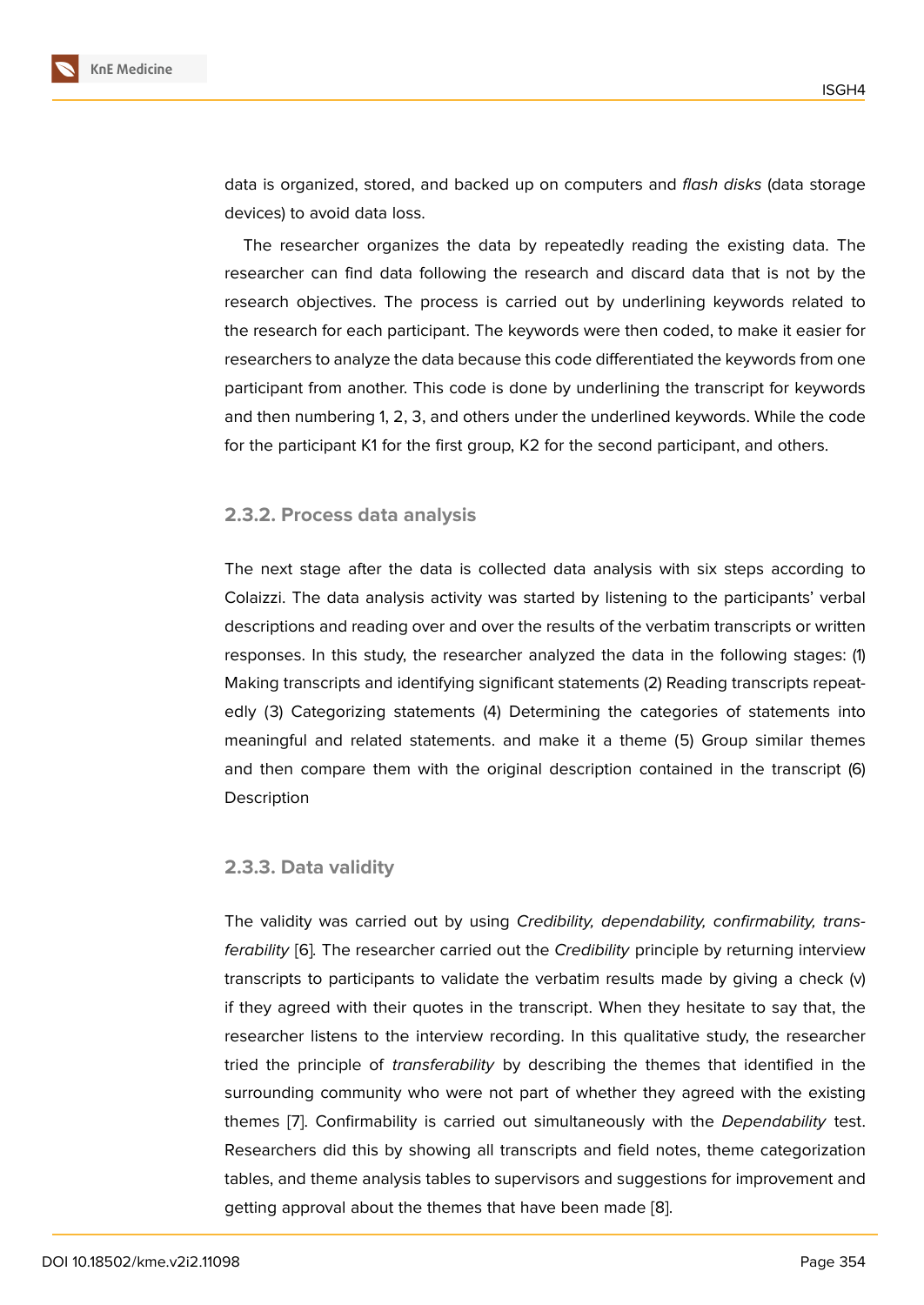

#### **3. Results**

After being analyzed with six steps according to Colaizzi, the results of the study identified 6 themes. The complete process of data analysis, starting from determining keywords, categories and themes. The following will explain the results of the research obtained the following themes:

Community Response To The Covid-19 Pandemic

The results of the analysis of the community's response to the COVID-19 pandemic consist of psychological responses expressed by the community with the participant's feelings or responses to the pandemic that occurred in their area. Some say they still feel safe, always worried, troublesome, and also worrying, as follows,

*"still safe, in the village, do not panic too much" (group 1) "always worried when leaving the house" (group 2) troublesome the point is not accessible (group 3) the development of covid is getting more and more worrying ( group 4)*

#### **3.1. Behavior Change During The Pandemic**

The pattern of daily life is an activity that participants usually carry out before and after the pandemic. Themes are generated from the categories of behavior before the pandemic and behavior changes before and after the pandemic. The behavior category before the pandemic was stated by participants that they were comfortable being able to interact directly, no need to wear masks, wash their hands as stated below,

*"Before the pandemic, all conditions were good; we could interact directly." Group 1*

*"There are so many differences from the first house that I did not wear a mask, it is just normal…." Group 3*

*"now have to wash hands .." Group 2*

The behavior category after the pandemic was stated by participants that they were comfortable not being able to interact directly (maintaining a distance), required to wear masks, wash their hands as stated below,

*"You can still walk but still wear a mask..." (group 3)*

*"So often wear a mask, bring a hand sanitizer to replace washing hands everywhere and also keep your distance" Group 4*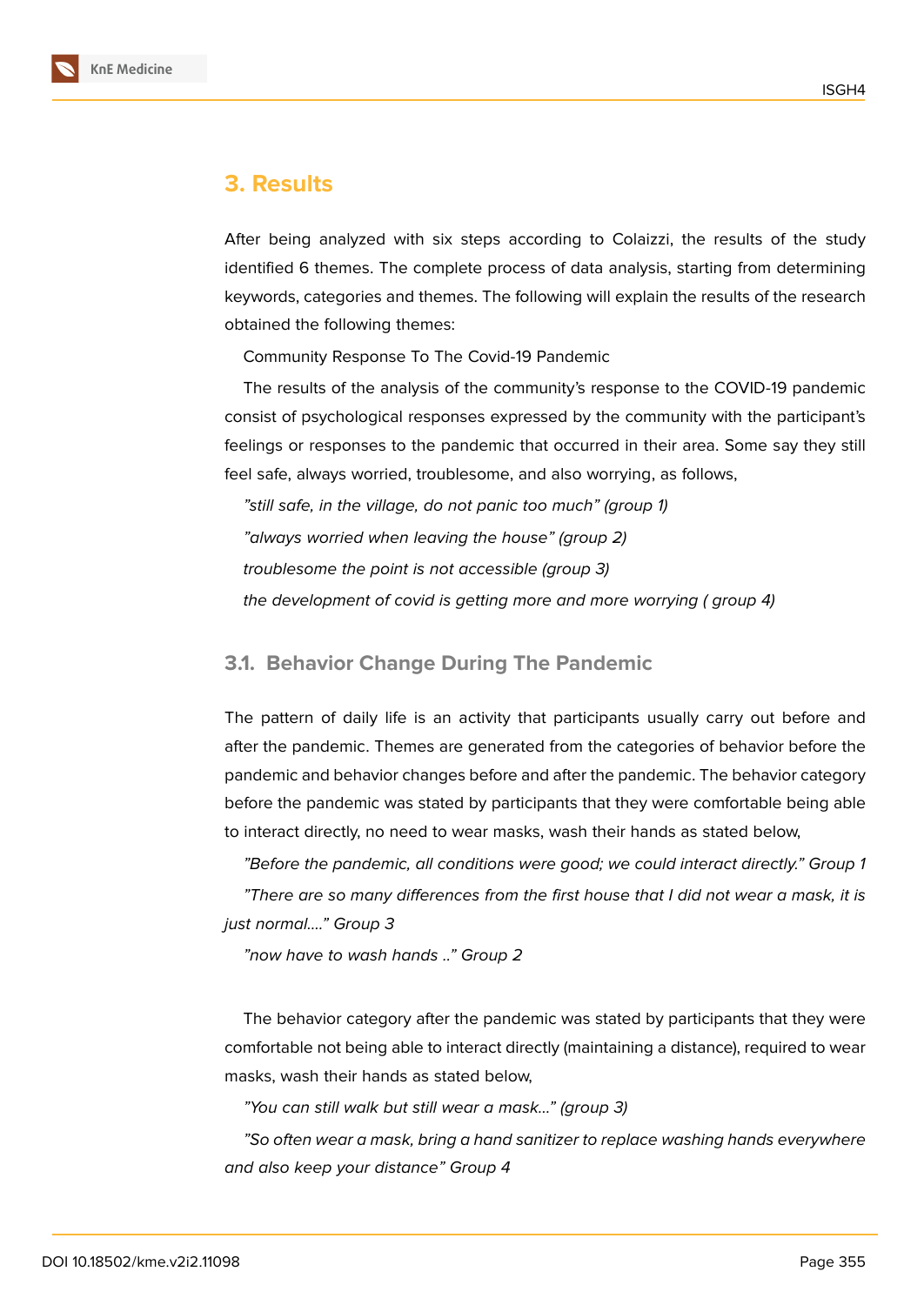

#### **3.2. Change In daily Activities**

The theme of daily activities is obtained from the expressions of participants who experience changes in activities, including changes in the work system, worship, recreation, shopping, and socialization activities. As stated by the FGD group below,

*"You cannot go anywhere, you cannot play, you cannot go to school for long" (group*

*1)*

*"Prayers in the mosque are limited.." Group 1*

*"Worship is lacking, not solemn, going to the mosque is also difficult" group 2 "Completely limited and always following the health protocol" Group 2*

*"My husband, who works, at the beginning of the pandemic likes to go home early because his working hours are reduced" group 4*

*"You can only say hello, shaking hands is not recommended, friendship is limited" group 4*

" *Shopping using online.." group 2*

#### **3.3. Impacts Experienced During The Covid Pandemic**

The impacts experienced by participants after the covid pandemic were negative and positive. Negative impacts are generated from negative impacts on psychological, educational, social, and economic impacts. The categories of negative impacts on the economy are stated as follows,

*"It is clear that I am disturbed when I usually teach while selling snacks, which adds to my income. Expenditure, a lot of income, is reduced"*

Group 1

*"It is very impactful, now it is going down, and even then it does not match the income and expenses" Group 3*

*" My husband got laid off, so the economy went down" Group 2*

" *There is a difference, before and after this pandemic, maybe for those whose livelihood is trading or selling, I felt" group 1*

"It is very time-consuming because every day you have to accompany children to learn online" Group 4

*Take the holidays and go online" group 2*

The categories of psychological impacts such as anxiety appear as stated below,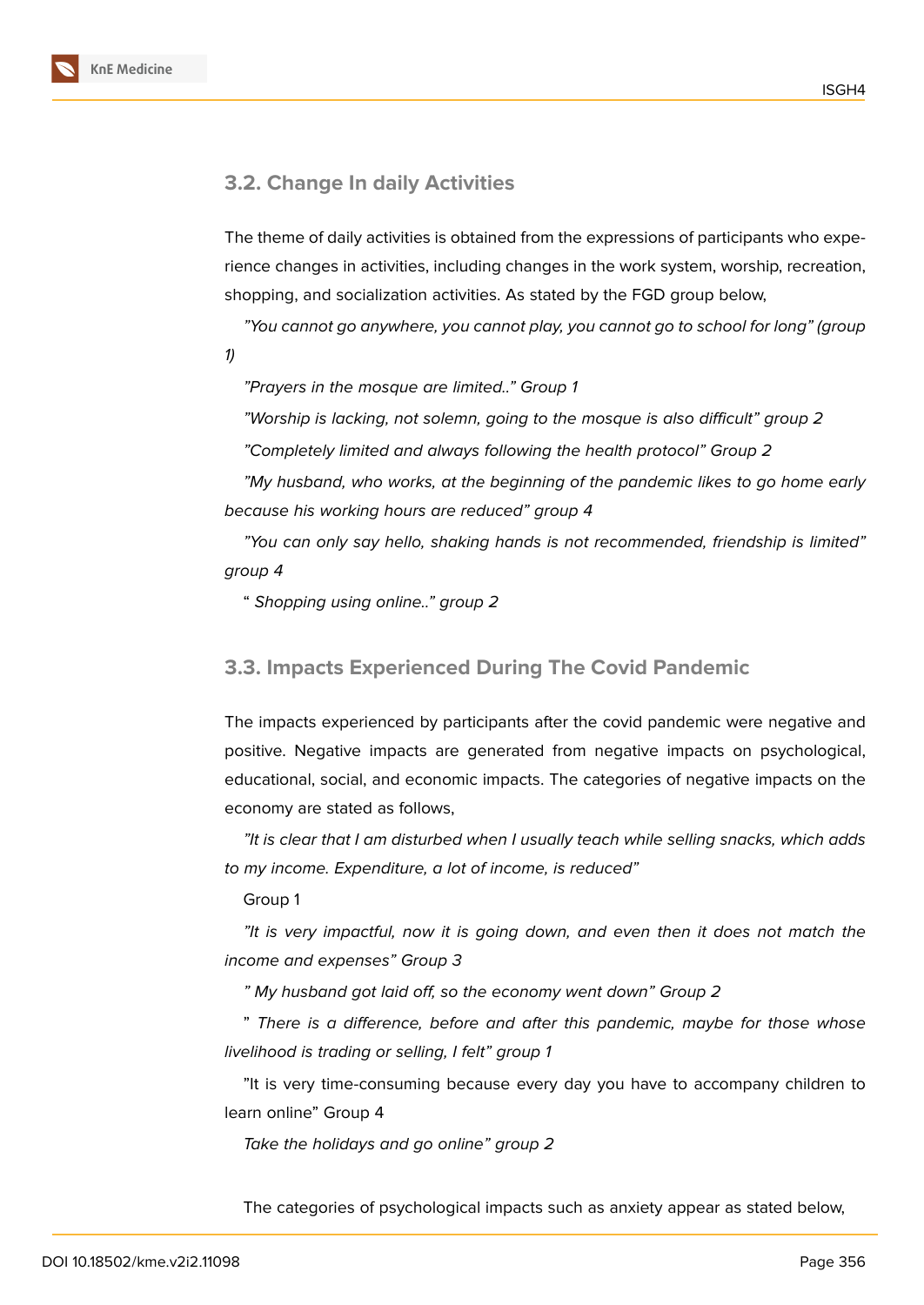

*"Always worried when leaving the house" Group 2*

*"I like to be suspicious of people coughing, afraid of covid and getting infected" Group 1*

The category of impact on social arises because participants feel less socializing and more at home, which is stated as follows,

*"Before the close, now keep your distance" group 3*

*"cannot gather with other people and family and we keep our distance" group 2*

*"It is difficult to get out of the house, which originally often gathers so you cannot" group 1*

*"You can only say hello, shaking hands is not recommended, friendship is limited" group 4*

The category of positive impact resulted from the participants' expressions stating that they are closer to their families, worship is not disturbed, and they know more about technology, such as the following,

*"Closer to family and more worship" group 2 "So, more proficient in digital technology" group 3*

## **3.4. Community response To Government Programs Related to Covid**

The results of this study describe the participant's response to the Covid-19 program into 2 categories: the lack of support for government programs on health protocols so that it impacts increasing the incidence. This category arises from the expression that they do not heed the use of masks, still, often gather and do not heed the prohibition on entering and leaving the city, as stated below,

*"Many are exposed because many outsiders enter the area" group 1*

*"There are still many crowds even though the regent has emphasized health protocols" group 4*

*"Most of the children and their health protocols are rarely applied" Kelp 3*

*"It is hard to be told to wear a mask" group 3*

In addition, the impact of ignoring the Health protocol is by increasing the number of incidents in the area, as stated below,

*"Covid developments are increasingly worrying" group 4*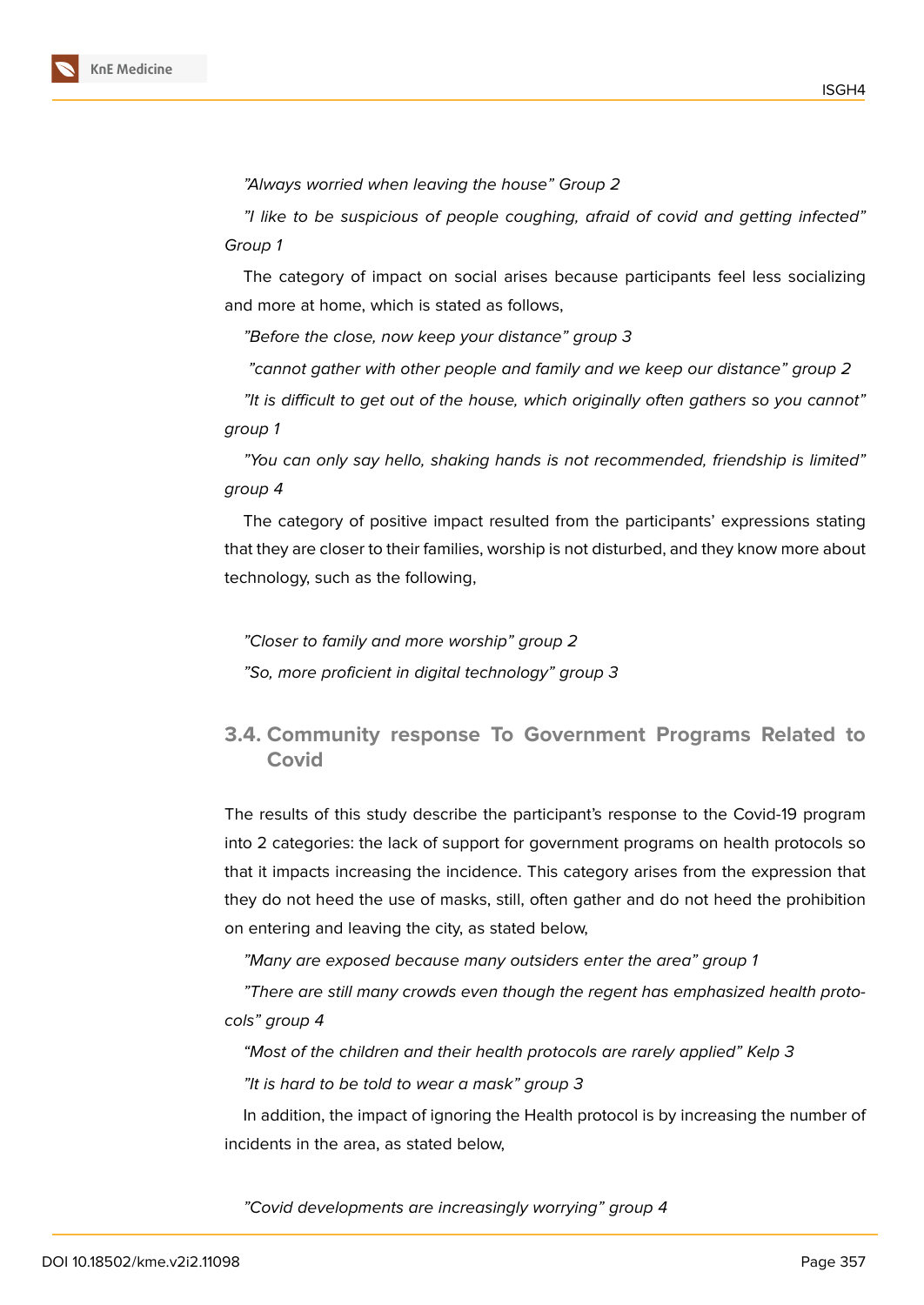

*"Now instead of decreasing, it is increasing, the people themselves are aware of wearing masks and washing their hands, maybe a little less" group 3*

The second category is supporting government programs. This category exists because of participants' statements supporting government programs on health protocols such as always maintaining distance, wearing masks, and encouraging people to follow health protocols. Like the statement below,

*"Rarely gather and always keep a distance from others" group 3 "Washing hands after going out" group 3*

*"I always remind you to wear a mask, wash your hands and keep your distance" group 4*

#### **3.5. People's Desire During the Covid Pandemic**

This theme is reflected in the participants' statements about health services, expectations for society, expectations for themselves, and expectations for families. categories of expectations for the government such as necessities that must always be available, as the following expression,

*"Hopefully, there will always be food assistance from the government and it will be beneficial for basic needs" group 1*

Another category for the public is to be aware of and willing to comply with the health protocol, which is stated in the following expression,

*"The majority of people still have to comply with Health protocols" group 4*

*"Self-awareness must be increased" group 4*

Other categories want the pandemic to end soon,

*"He wants it to end soon, wants it to be like before" group 4*

*"Hopefully this Corona will be over soon so that we can carry out activities as usual so that the children's school is not disturbed anymore, the children's lectures are as usual again." group 1*

The last category is participants' expectations of health workers, namely to continue to carry out health promotion, where participants want health workers to inform the public about the corona disease as stated below,

*"Officers must often educate the public because many do not know "group 4.*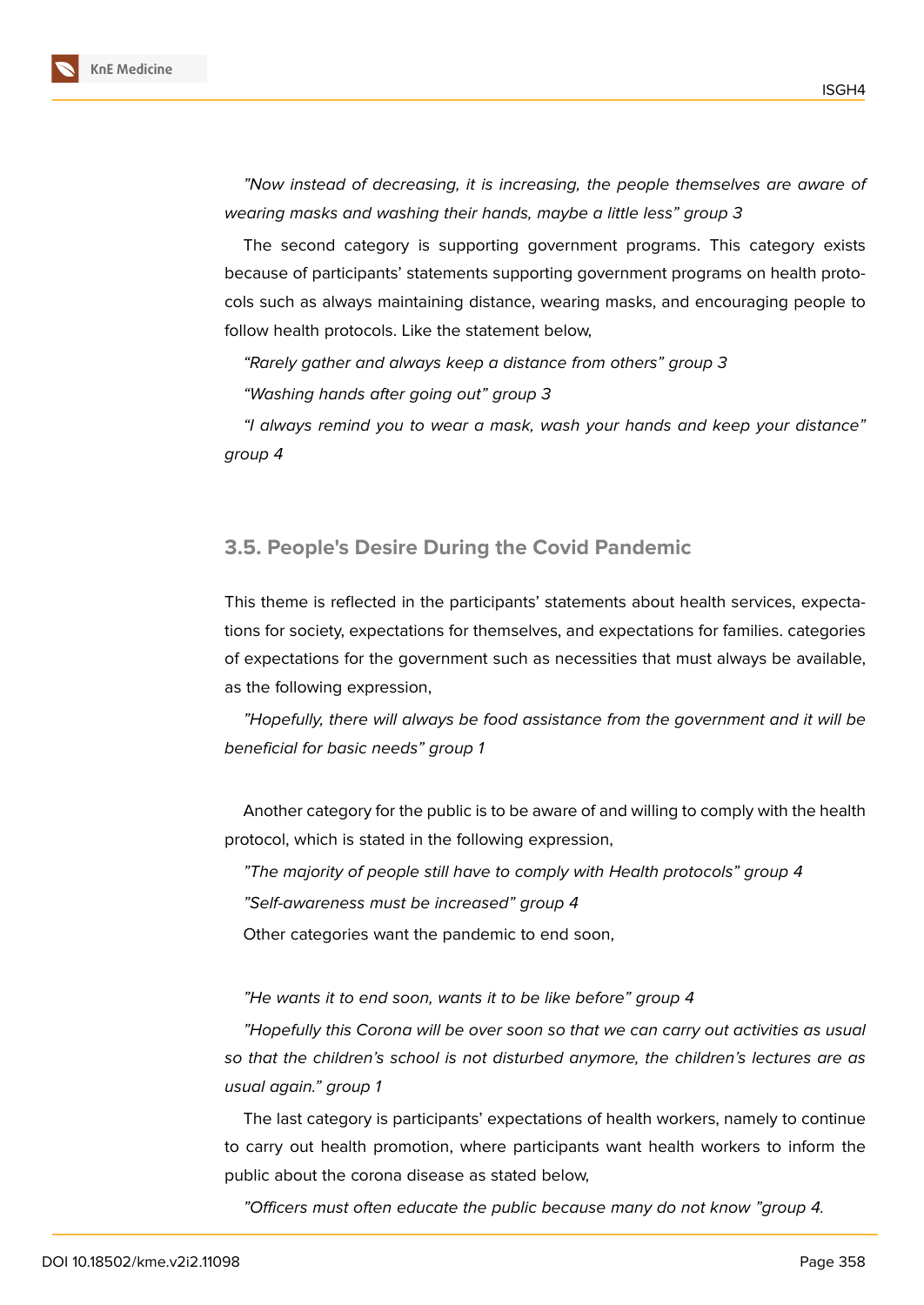#### **4. Discussion**

#### **4.1. Community Response to the Covid-19 Pandemic**

The results of the analysis of the community's response to the COVID-19 pandemic consist of psychological responses expressed by the community with the participant's feelings or responses to the pandemic that occurred in their area. Some say they still feel safe, always worried, troublesome and also worrying. Data on the incidence of COVID-19 as of March 4, 2020, recorded 95,070 million people suffering from COVID-19 from 83 countries affected by this coronavirus outbreak. Of the 40,389 thousand people, 83% are still being treated, in good condition, and 17% in critical condition. Meanwhile, from 54,681 thousand people, 94% recovered, and 6% of them died [9]. However, the community responded differently to this condition. Some people still think that this pandemic is safe. Also, This is related to conditions in the area where there have not been many cases of Covid-19, so they feel safe. In addition, some peo[ple](#page-14-2) feel safe because they think that the coronavirus is a conspiracy. Alexanda explains the human tendency to seek information based on what they believe, which makes them feel safe and calmer. Some people know about this pandemic situation and then seek security and calm by looking for information on what can be done to protect themselves. However, some others choose not to believe, so they prefer to believe in alleged conspiracies [10].

However, it is different from participants' response in their area that there has been a coronavirus, so their response is to feel afraid and worried. This response is supported by Sudiro and Watim[ena](#page-14-3) (2020) research results showing the emotional response of respondents who are sad as much as 45.5% because they are worried, and respondents who feel afraid as much 39.4% [11]. The public response to the COVID-19 virus outbreak still tends to be afraid and worried. It is 69.6% of respondents linked the coronavirus from several survey results in Indonesia because this virus is dangerous, contagious, emergency, deadly, scary, worry[in](#page-14-4)g, epidemic, and disease [12]. The emotional response of the Indonesian people to the issue of the spread of the coronavirus is still high, even though corona is a new disease. However, maybe the public has often seen news/media about the corona disease lead to people think this diseas[e is](#page-14-5) bothersome.

The two media most chosen by the public as sources of information related to COVID-19 are online news media as much as 45.5% and social media as much as 36.4% [11]. This result is supported by [13] shows that the media, especially social media, are a reference for the public to get information about the Corona virus [13]. It is a very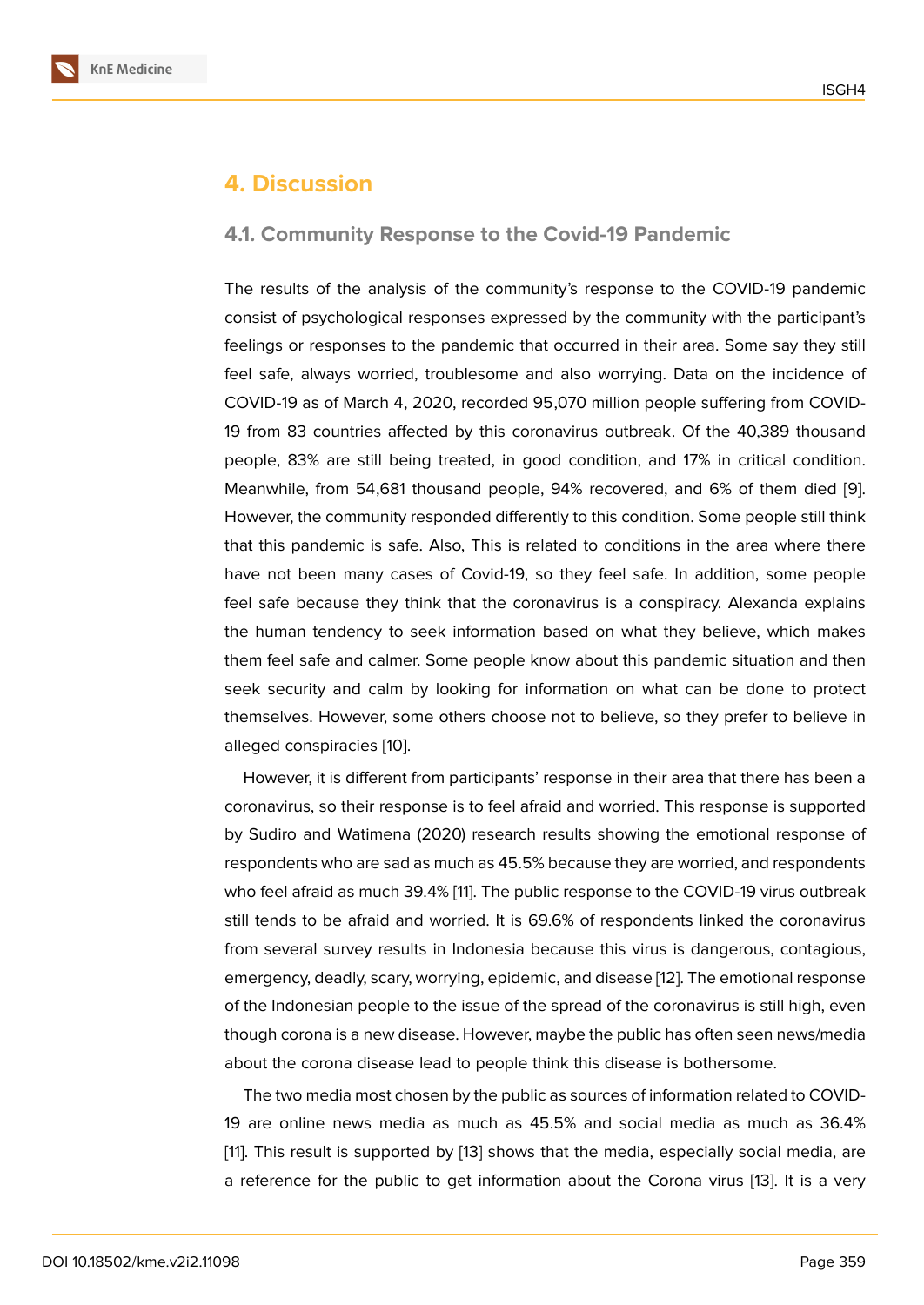significant effect that can change knowledge and even shape public perceptions about the influence of the Corona Virus on individuals. The media that is widely seen by the public can be used for policy makers/government as a media for health promotion (Promkes) and health education (Penkes) to the community continuously. Therefore, it can increase public understanding of this disease to raise concerns and fears due to public misunderstanding; wrong responses and wrong knowledge will cause people to misbehave.

#### **4.2. Behavior change during the pandemic**

The pattern of daily life is an activity that participants usually carry out before and after the covid 19 pandemic. Themes are generated from the categories of behavior before the pandemic and changes in behavior after the pandemic. The behavior category before the pandemic was stated by participants that they were comfortable being able to interact directly, no need to wear masks, wash their hands. Behavior is a series of actions made by individuals, organisms, systems, or artificial entities with themselves or their environment and can also be referred to as a computed response of a system or organism to various stimuli or inputs, either internal or external [14]. External lead to conscious or under conscious and voluntary or involuntary.

Some people say that the coronavirus is dangerous, scary, and worried about the current condition [12]. Fear of something, if used correctly, can lea[d to](#page-14-6) better behavior. Many factors cause a person to respond to a stimulus, such as the Corona outbreak, one of which is knowledge. If someone has good knowledge of a disease, he will try to do/change beh[avi](#page-14-5)or in a direction that can reduce the disease's risk [15].

In many cases, the coronavirus can cause mild respiratory infections, such as flu-like symptoms. But it can also cause severe respiratory infections, such as lung infections (pneumonia), which can cause death [15,16] . Covid-19 disease is cause[d by](#page-14-7) a virus that may exist anywhere without being known. It certainly affects the mindset and behavior in people who previously lacked attention to cleanliness and body health, such as rarely washing hands with soap before and after eating or not paying attention to the daily diet. Moreover, whether it is nutritious or not, never using a mask when leaving the house, now realizing the importance of implementing behavior in preventing the coronavirus.

Virus Corona can spread and spread quickly on the other. Transmission can occur through splashes that come out of the mouth and nose of people infected with this virus, for example, when the person coughs or when he exhales. The spark that comes out and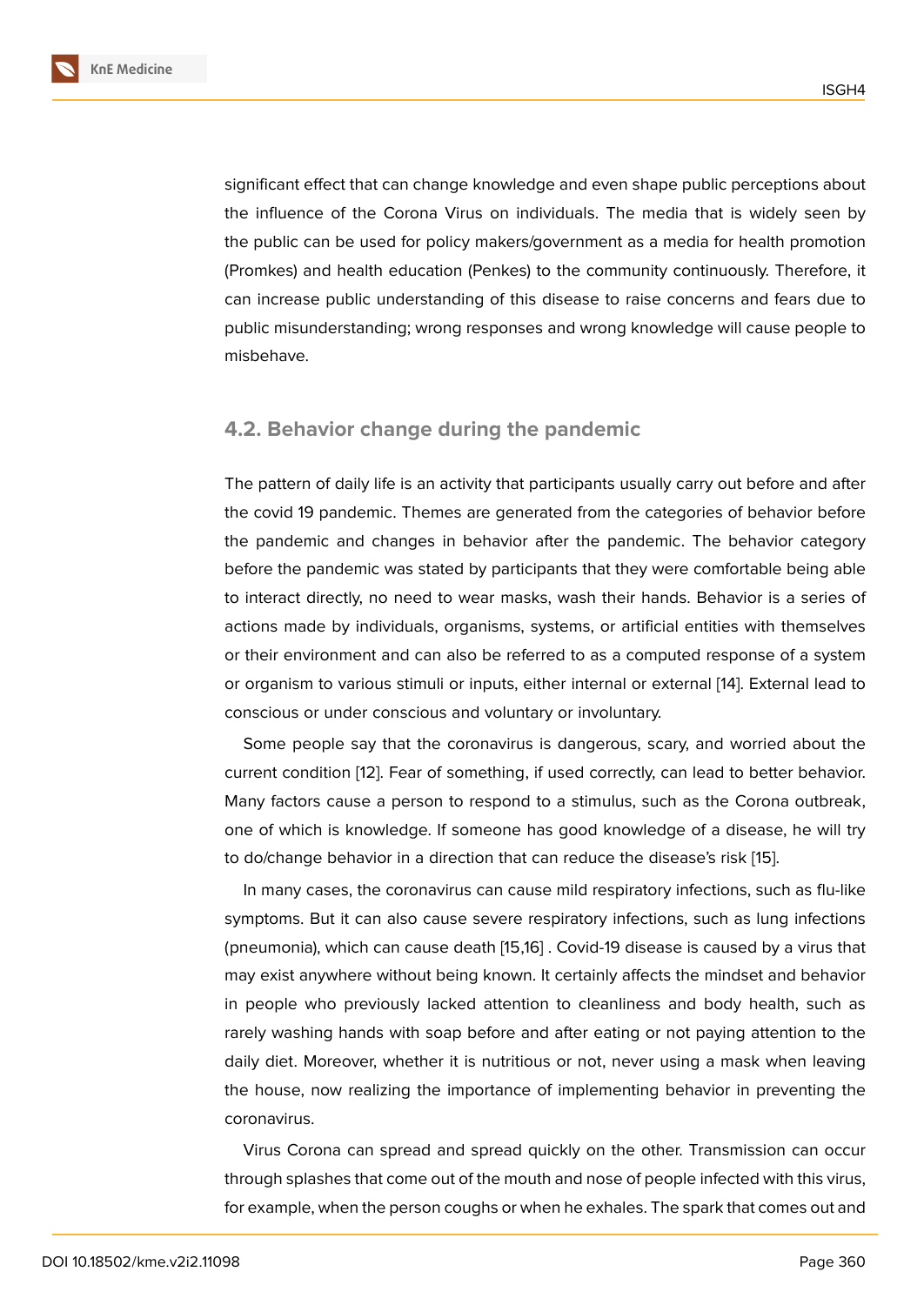is inhaled directly by other people close to the person affected by the disease will be at risk of being infected. Because the prevention protocol is needed, for example, always wash hands and wear masks [1,3]. Also, there was a significant relationship between the practice of using masks (0.016) and the practice of washing hands with soap (0.016) with the incidence of being infected with COVID-19 at PT X West Jakarta [9].

#### **4.3. Changes in daily activities**

The theme of daily activities was obtained from the expressions of participants who experienced changes in activities including changes in the work system, worship, recreation, shopping, and socialization activities. *Activity of daily living (ADL) is a* daily activity carried out by a person in his livelihood related to meeting his daily needs (routine activities) which include, among others: going to the toilet, eating, dressing (dressing up), bathing, worshiping, and change places. The emergence of Covid-19 of course, also impacts changes in daily activities in people's lives. Before the pandemic, people were not paying attention to hygiene and body health, not keeping their distance, shopping at traditional markets and crowding to meet their daily needs.

To prevent the spread of Covid-19 widely, the government enforces rules for people to keep their distance when they are doing activities outside, such as shopping at the market, praying, riding a motorbike, or going to work. Also, it is better to get used to preventing crowds or implementing *social* and *physical distancing*. If before the Covid-19 pandemic, people often shopped in shopping centers crowded with many people, working from the office, but during the pandemic, some people switched to an online shopping system and worked from home because this is quite effective in maximizing the rules of *Social Distancing* [15,16]. To do this, the government establishes a rule called PSBB (large-scale social restrictions) regulated through Government Regulation (PP) No. 21 of 2020. In addition, the rules regarding PSBB are also regulated in Presidential Decree (Keppres) No. 11 of 2020 concerning the Stipulation of Public Health Emergency [3].

The purpose of the PSBB regulation is to urge the public to limit all activities related to crowds to prevent the broader spread of Covid-19. So with this program, school activities, [wo](#page-13-1)rk, worship are implemented at home *(work from home).* Keeping the distance has been proved to reduce the probability of transmission of COVID-19. It is a health protocol recommended by the WHO and the Government of Indonesia. Since then, the practice of keeping the distance should remain held by the public, either in a public place, the environment office or in the environment outside the office [3]. The results of the study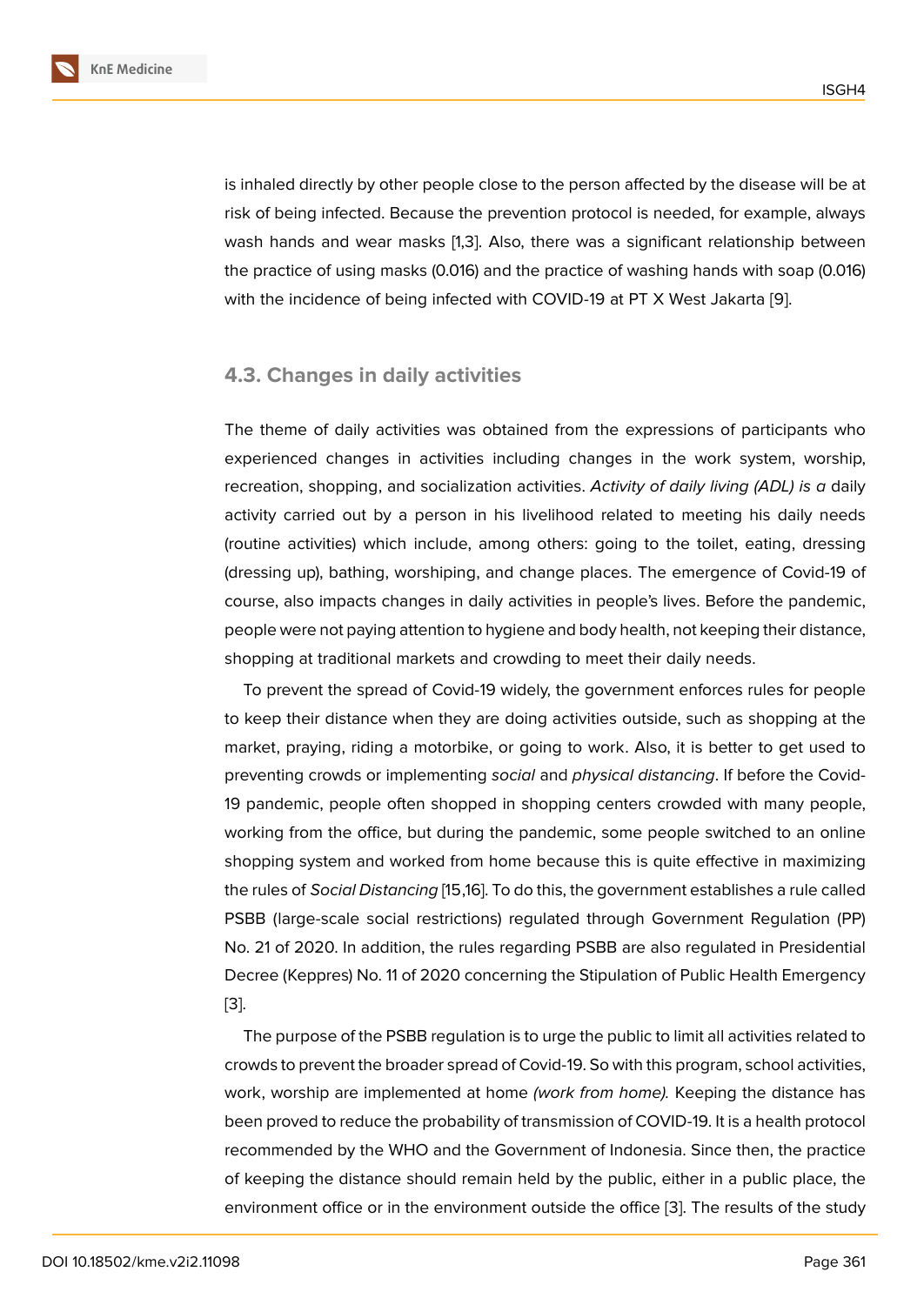also showed that less than a month to an increase in cases of covid-19, which is caused by large movements when the spring festival in Wuhan for not keeping a distance is tight [17]*. Social distancing* is one way to This is done to reduce the rate of increase in the spread of COVID-19.

#### **4.4. Impacts experienced during the Covid 19 Pandemic**

The results of this study identify the emergence of categories of negative impacts on the family/individual economy. The results of this study are in line with the results of research before, that large-scale activity restrictions and social restrictions carried out by the government to prevent the spread of Covid 19 [18]. However, it has caused economic losses nationally, sectorally, corporately, and individually. Economic losses experienced by individuals and companies are the implementation of national losses which are implemented/charged to individuals and companies. St[ate](#page-15-0) losses were caused by a decrease in income, mainly from taxes. Spending increased a lot because they had to deal with emergency conditions, provide social safety nets, deal with sick people, mobilize health workers and officers, pay interest on new debts and many other expenses. This state loss will be compensated in the following income. The state will break even or not lose. Then the national loss will be transmitted into the loss of citizens. The forms of loss felt by individuals include loss of salary or benefits during a crisis, or loss of income for informal business actors, extra expenses for family members in an emergency. Also, interest on new debt when using bailout funds, loss of work (layoffs of employees because the company cannot survive and go bankrupt). Dealing with losses is mandatory so that individuals can survive during the Covid-19 pandemic, one of which is saving efforts by reducing spending as much as possible and trying to survive as long as possible. If individuals can survive, they will hope to improve the economy and gain profits after COVID-19 [18].

Another category stated in the results of this study is the category of negative impact on psychology, namely the emergence of anxiety in respondents. Zendrato et al, 2021 stated the [sa](#page-15-0)me thing: some 38.8% of the community experienced anxiety during the Covid 19 pandemic, while [19] stated that most of the 70% of respondents experienced anxiety during the Covid 19 pandemic [19,20]. The anxiety experienced by respondents in this study was the anxiety of contracting Covid 19, as stated below,

*"Always worried when l[eav](#page-15-1)ing the house" group 2*

*"I like to be suspicious of people coughing, afraid of covid and getting infected" group 1*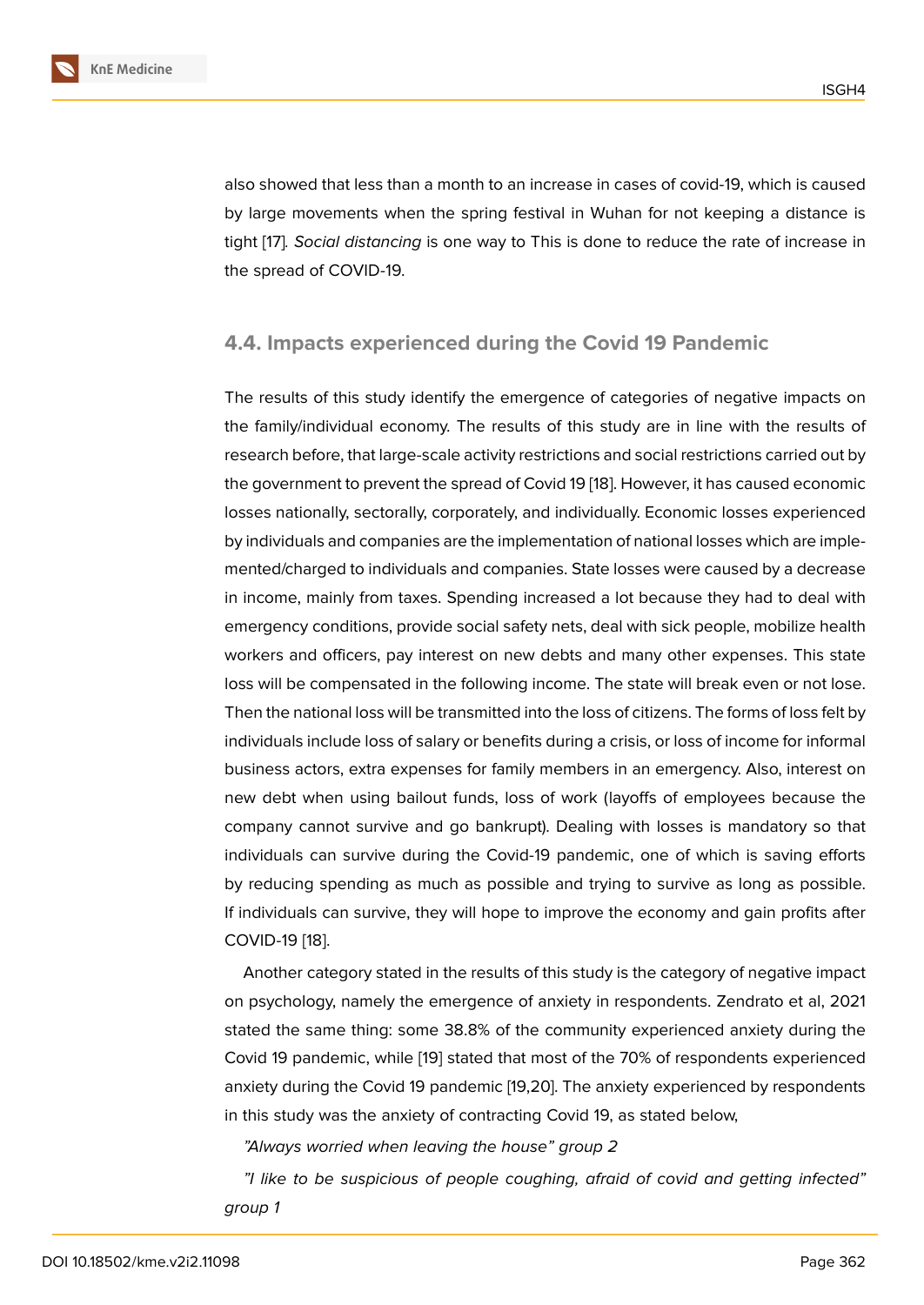Freud distinguishes anxiety into three types: realistic anxiety, namely feelings of fear or anxiety about threats or dangers that come from the environment / outside themselves. Another type of anxiety is neurotic anxiety, namely feelings of fear or anxiety about instinctive impulses out of control, and moral anxiety, namely feelings of anxiety about conscience [21].

Another category identified in this study is the impact on social that arises because participants feel less socialized and more at home. The consequence of this category gave rise to another cate[gor](#page-15-2)y, namely the category of positive impact resulting from the participants' expressions stating that they are closer to their families, worship is not disturbed, and they know more about technology.

*Social distancing* and *PSBB* rules enforced by the government to prevent the spread of Covid 19 had made changes in the process of social interaction, including changes in social institutions. The regulations in interacting with other individuals have changed, which initially interacted directly turned into interactions using various media, which continued to overgrow. The high need for interaction with other individuals has motivated people to learn information technology to interact with media. *Social* distancing rules and PSBB also make changes in social groups. The community physically forms the relatively most minor social group, namely the nuclear family group [22].

#### **4.5. Community response to government programs related to covid**

The results of this study describe the participant's response to the Covid-19 program into 2 categories, namely the lack of support for government programs on health protocols. It has an impact on increasing the incidence and categories of supporting government programs. The results of this study are in line with the prior research, which states that the level of community compliance with the Covid 19 health protocol is still not compliant, namely 10.4%. However, most of the community, namely 89.6%, have complied with health protocols during the pandemic [23]. The level of compliance is influenced by age, education level, level of knowledge, attitudes, and community motivation.

#### **4.6. People's Desire During the Covid Pandemic**

The theme of people's desires is the last theme identified in this study. The article is illustrated by participants' statements about health services, expectations for society, expectations for themselves, and expectations for families. The emergence of hope for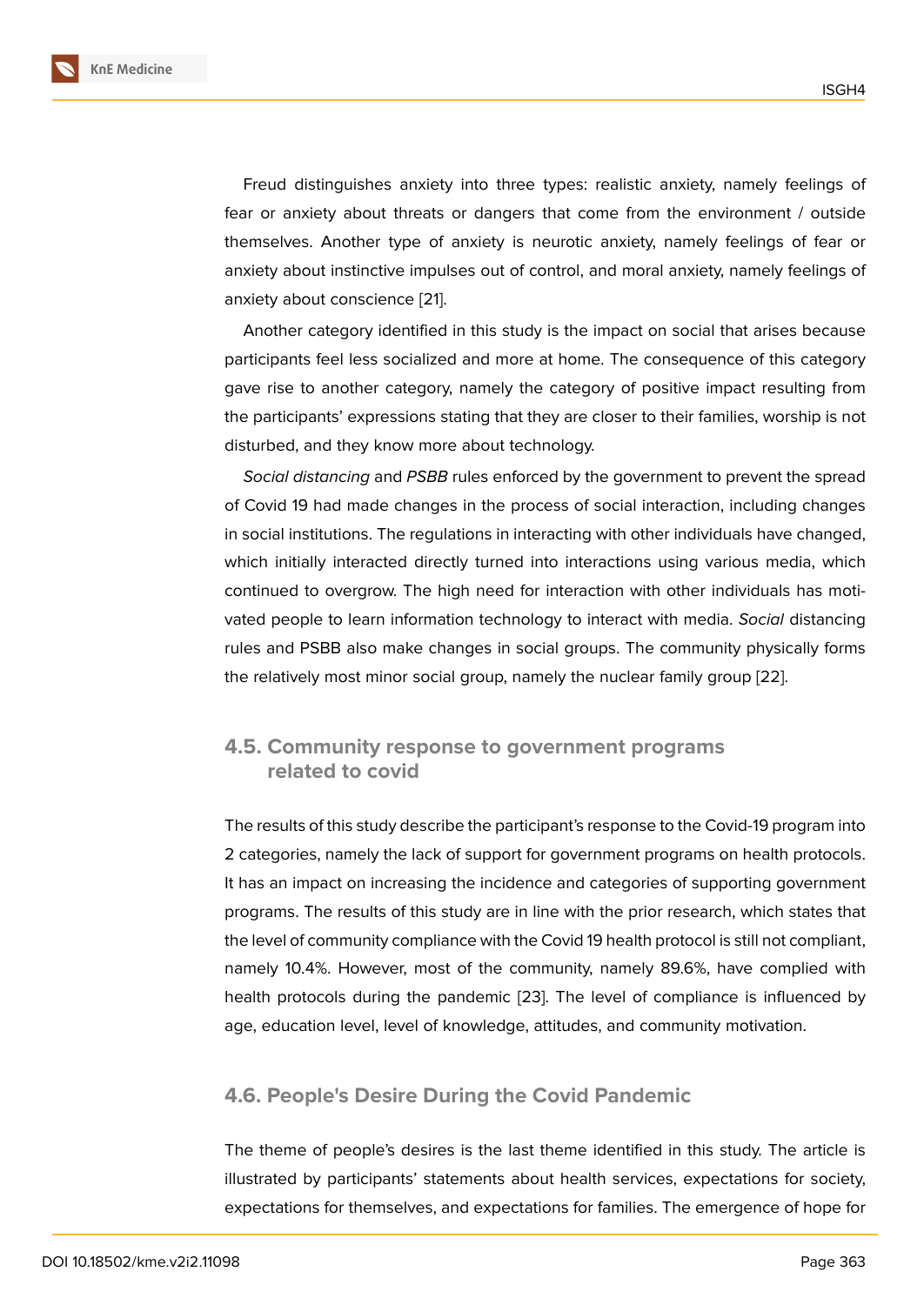health services is in line with prior research, which states the emergence of hope during the pandemic [24]. The hopes of this community show the desire for a better life in the future.

## **5. Conclu[sio](#page-15-3)ns**

This study resulted in 6 themes, namely the community's response to the Covid 19 pandemic, changes in behavior during the pandemic, changes in daily activities, impacts experienced during the Covid 19 pandemic, community responses to government programs related to Covid 19, community wishes during the Covid 19 pandemic.

Health promotion regarding health protocols must continue to be improved so that public compliance with health protocols can increase to prevent contracting Covid 19, health, work productivity increases, sick costs decrease. Therefore, it will increase efficiency and economic effectiveness.

## **Acknowledgment**

Thank you to the Faculty of Health Science and Technology, Achmad Yani University, for supporting the cost of this research. I want to thank the students who were involved in collecting data in this research.

## **References**

- [1] Satgas CO. Satuan tugas penanggulangan COVID-19. Peta sebaran data Covid-19. Covid19.go; 2020 Juni 30. Available from: https://www.covid19.go.id/peta-sebaran
- <span id="page-13-0"></span>[2] Hanoatubun S. Dampak Covid-19 terhadap perekonomian Indonesia. Journal of Education Psychology Counsseling. 2020;2(1):146–53.
- [3] Kemenkes RI. Pedoman pencegahan dan pengendalian corona virus disease (COVID-19) revisi ke-5. Kemenkes RI; 2020 Juni 30. Available from: https://www.covid19.go.id
- <span id="page-13-1"></span>[4] Wiranti W, Sriatmi A, Kusumastuti W. Determinan kepatuhan masyarakat kota depok terhadap kebijakan pembatasan sosial berskala besar dalam pencegahan Covid-19. Jurnal Kebijakan Kesehatan Indonesia. 2020;9(3):117–24.
- <span id="page-13-3"></span><span id="page-13-2"></span>[5] Nursalam N. Manajemen keperawatan: Aplikasi dalam praktik keperawatan profesional.  $5^{th}$  ed. Jakarta: Salemba Medika; 2015.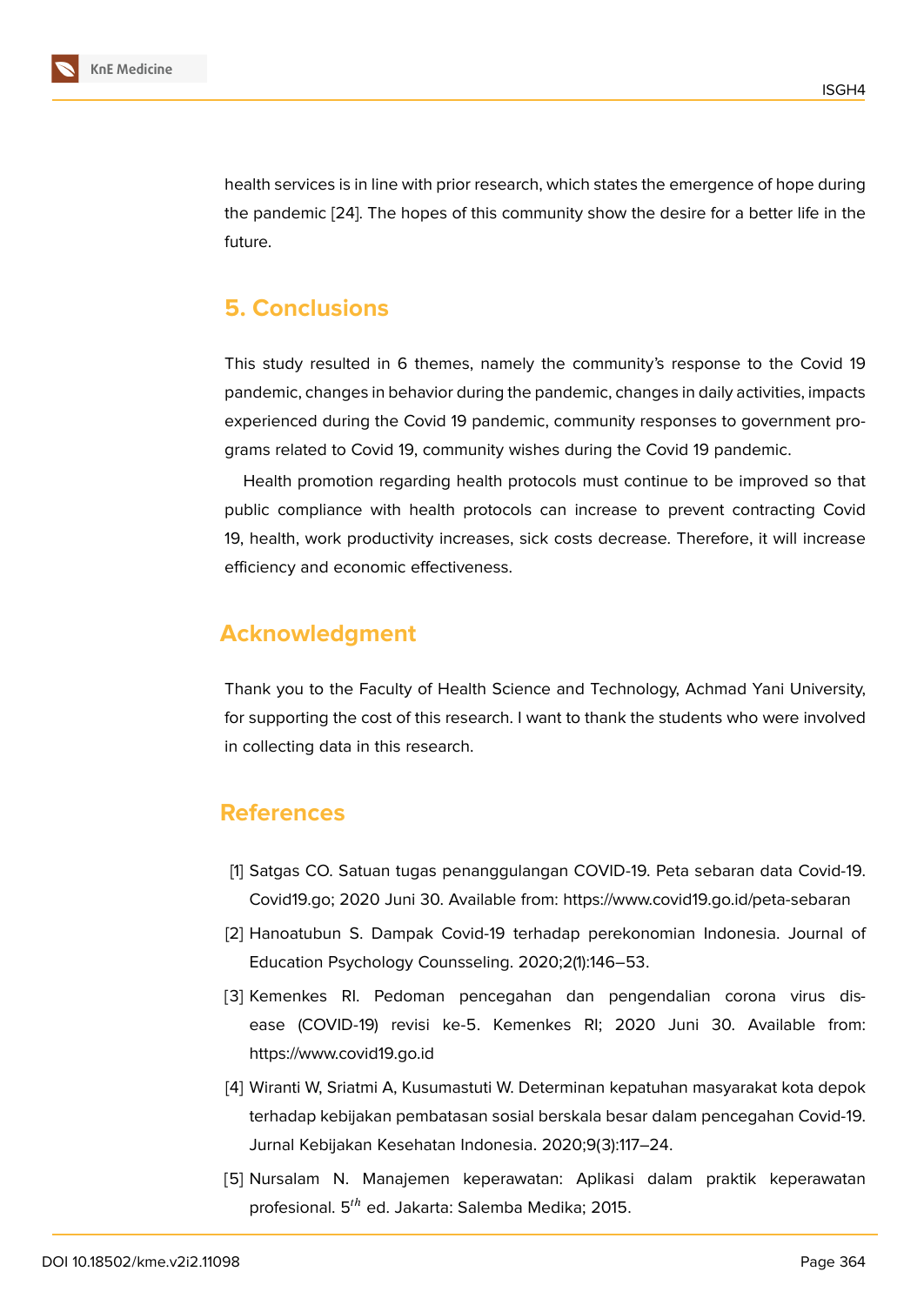

- <span id="page-14-0"></span>[6] Speziale HJ, Carpenter D. Qualitative research in nursing: Advancing the humanistic imperative.  $3^{rd}$  ed. Philadelphia: Lippincott and Wilkins: 2003.
- <span id="page-14-1"></span>[7] Macnee CL. Understanding nursing research: Reading and using research in practice. Philadelphia: Lippincott William & Wilkins; 2004.
- [8] Polit D, Beck C. Nursing research: Principles and methods.  $7<sup>th</sup>$  ed. Philadelphia: Lippincott William & Wilkins; 2008.
- <span id="page-14-2"></span>[9] Wulandari ES, Joko T, Suhartono S. Hubungan praktik kebersihan perorangan karyawan dan kondisi lingkungan kerja dengan kejadian terinfeksi Covid-19 di pt X Jakarta Barat. Jurnal Kesehatan Masyarakat. 2021:9(5):595-600.
- <span id="page-14-3"></span>[10] Alexandra A. Mengapa masih banyak masyarakat tidak percaya penyebaran Covid-19? Merdeka.com; 2020 September 05. Available from: https://www.merdeka.com/peristiwa/kenapa-masih-banyak-masyarakat-tidakpercaya-penyebaran-covid-19.html
- <span id="page-14-4"></span>[11] Sudiro A, Watimena L. Sikap dan prilaku masyarakat Indonesia terhadap pandemi virus corona (Covid-19) di Indonesia dideklarasikan sebagai keadaan darurat kesehatan masyarakat perhatian internasional atau public health emergency of international concern (PHEIC) oleh world H. Jurnal Kedokteran dan Kesehatan. 2020;7(3):1–7.
- <span id="page-14-5"></span>[12] Simbolon F. Melihat respons masyarakat terhadap pandemi Covid-19. MSN.com; 2020 Juni 20. Available from: https://www.msn.com/id-id/berita/nasional/melihatrespons-masyarakat-terhadap-pandemi-covid-19/ar-BB1bduVb
- [13] Triyaningsih H. Efek pemberitaan media massa terhadap persepsi masyarakat tentang virus corona (Studi kasus; Masyarakat di pamekasan). 2020;1(1):1-27. https://doi.org/10.19105/MEYARSA.V1I1.3222
- <span id="page-14-6"></span>[14] Notoatmodjo S. Metodologi penelitian kesehatan. Jakarta: Rineka Cipta; 2010.
- <span id="page-14-7"></span>[15] Leininger M. Culture care diversity and universality: A theory of nursing. National League for Nursing Press; 1991.
- [16] Cahyarti AP. Perubahan perilaku masyarakat sejak pandemi Covid-19, serta dampak psbb. Kumparan.com; 2020 Mei 13. Available from: https://kumparan.com/adhindaputri-cahyarti/perubahan-perilaku-masyarakat-sejak-pandemi-covid-19-sertadampak-psbb-1tP1jP7oZXo
- [17] Yu C, Lei Q, Li W, et al. Epidemiological and clinical characteristics of 1663 hospitalized patients infected with Covid-19 in Wuhan, China: A single-center experience. Journal of Infection Public Health. 2020;13(9):1202–1209.